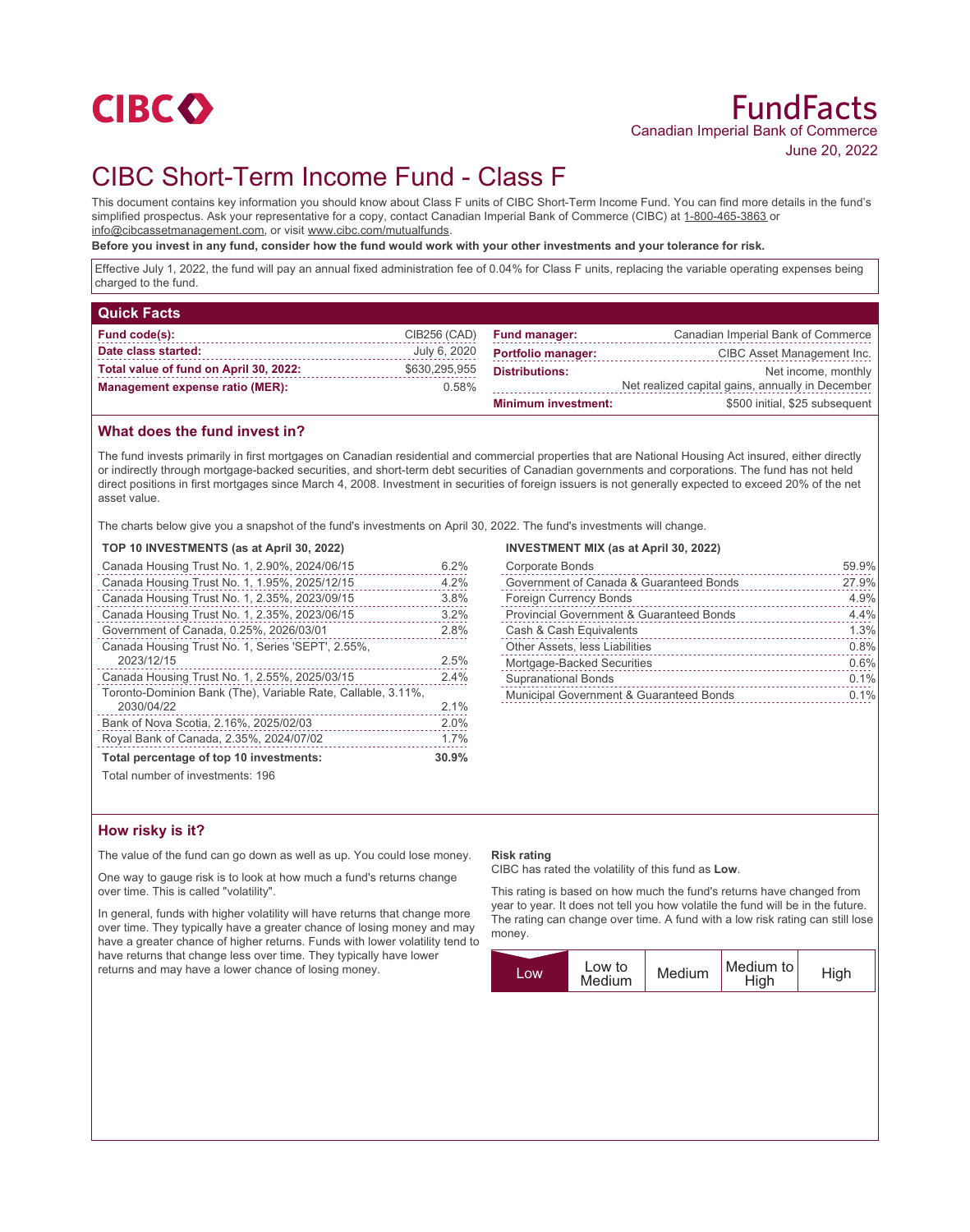## **FundFacts**

For more information about the risk rating, refer to *Investment Risk Classification Methodology* under *Specific Information About Each of the Mutual Funds Described in this Document* in the fund's simplified prospectus. For more information about specific risks that can affect the fund's returns, refer to the simplified prospectus under the section *What are the Risks of Investing in the Fund?* for the fund.

#### **No guarantees**

Like most mutual funds, this fund does not have any guarantees. You may not get back the amount of money you invest.

## **How has the fund performed?**

This section tells you how Class F units of the fund have performed over the past year. Returns are after expenses have been deducted. These expenses reduce the fund's returns.

#### **YEAR-BY-YEAR RETURNS**

This chart shows how Class F units of the fund performed in the past calendar year. The range of returns and change from year to year can help you assess how risky the fund has been in the past. It does not tell you how the fund will perform in the future.



#### **BEST AND WORST 3-MONTH RETURNS**

This table shows the best and worst returns for Class F units of the fund in a 3-month period over the past calendar year. The best and worst 3-month returns could be higher or lower in the future. Consider how much of a loss you could afford to take in a short period of time.

|                    |          | Return 3 months ending | If you invested \$1,000 at the beginning of the period |
|--------------------|----------|------------------------|--------------------------------------------------------|
| <b>Best return</b> | $0.3\%$  | May 31, 2021           | Your investment would rise to \$1,003                  |
| Worst return       | $-1.4\%$ | October 31, 2021       | Your investment would drop to \$986                    |

#### **AVERAGE RETURN**

The annual compounded return of Class F units of the fund since July 6, 2020 was -3.4%. If you had invested \$1,000 in the fund on July 6, 2020, your investment would be worth \$940 as at April 30, 2022.

| Who is this fund for?                                                                                                         | A word about tax                                                                                                                                                                                                                                                                                                                                                                                                                                                                                  |
|-------------------------------------------------------------------------------------------------------------------------------|---------------------------------------------------------------------------------------------------------------------------------------------------------------------------------------------------------------------------------------------------------------------------------------------------------------------------------------------------------------------------------------------------------------------------------------------------------------------------------------------------|
| Investors who:<br>• are seeking a reasonably consistent level of income; and<br>• are investing for the short to medium term. | In general, you will have to pay income tax on any money you make on a<br>fund. How much you pay depends on the tax laws where you live and<br>whether or not you hold the fund in a registered plan such as a<br>Registered Retirement Savings Plan (RRSP) or a Tax-Free Savings<br>Account (TFSA).<br>Keep in mind that if you hold your fund in a non-registered plan, fund<br>distributions are included in your taxable income, whether you receive<br>them in cash or have them reinvested. |

## **How much does it cost?**

The following tables show the fees and expenses you could pay to buy, own, and sell Class F units of the fund. The fees and expenses - including any commissions - can vary among classes of a fund and among funds. Higher commissions can influence representatives to recommend one investment over another. Ask about other funds and investments that may be suitable for you at a lower cost.

We automatically convert eligible investors from Class F units into the Class F-Premium units of the Fund (bearing a lower management fee) when their investment amount in Class F units of the Fund, or their aggregated investment amount in Class F units and Class F-Premium units of the Fund, within a single account meets the minimum investment amount of Class F-Premium units of \$50,000. Eligible investors will benefit from a management fee decrease. See *Automatic conversion program* below under the sub-heading *Fund expenses*. If you no longer meet the minimum investment amount for Class F-Premium units, we may convert your Class F-Premium units back into Class F units which have a higher management fee. See *Purchases, Switches and Redemptions* in the Fund's simplified prospectus and speak to your investment advisor for additional details.